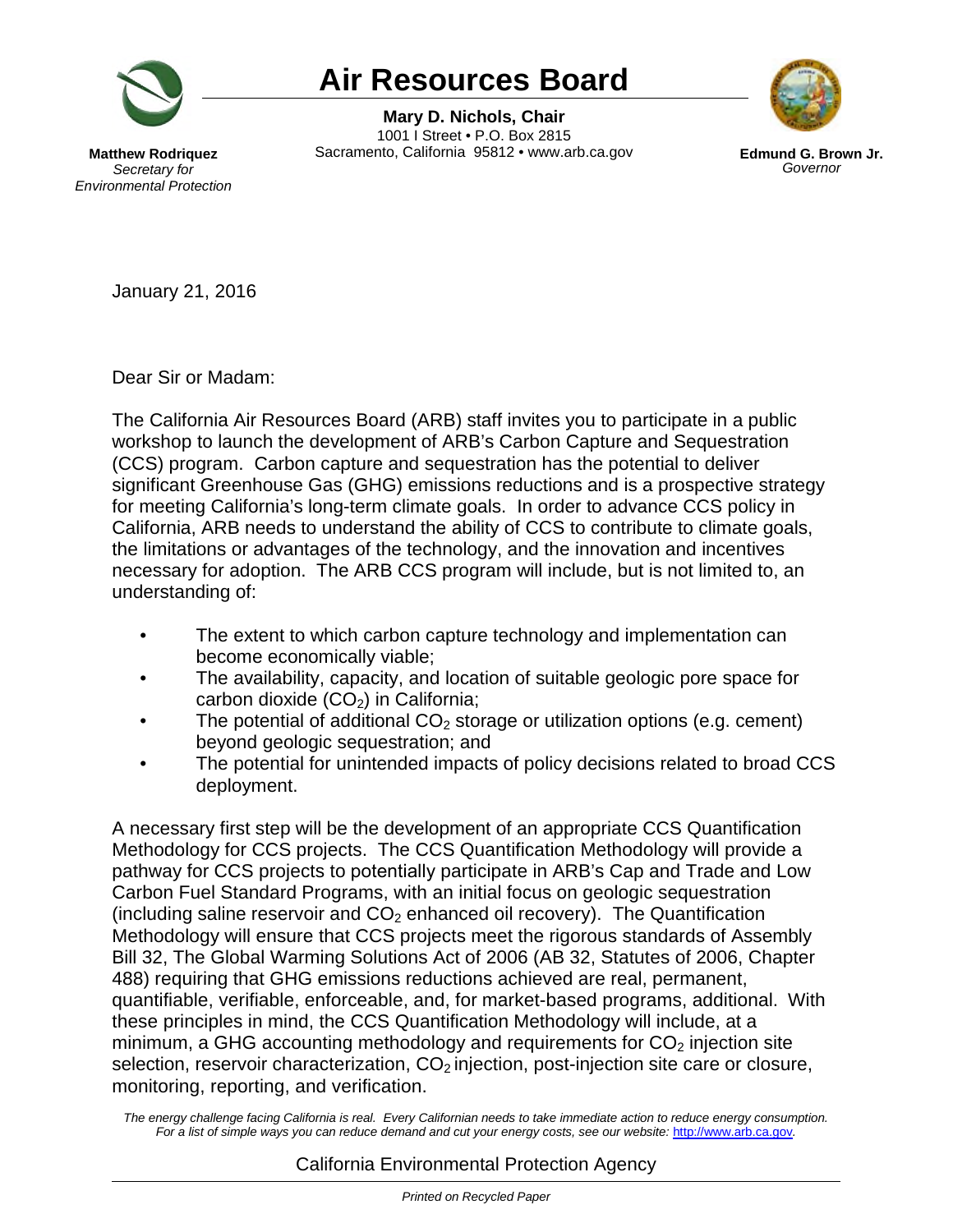Sir or Madam January 21, 2016 Page 2

At the workshop, ARB staff will present an overview of CCS; define the purpose and scope of CCS Quantification Methodology; and provide the basic structure and timeline for the overall CCS program. The workshop will include presentations by the California Energy Commission, describing the California-specific work generated through WESTCARB; and the U.S. Department of Energy (DOE), providing an overview of its CCS research and demonstration program as well as Best Practice Manuals on geologic carbon storage. In addition, the workshop will include an opportunity for questions, feedback, and presentations by stakeholders and members of the public. Following the workshop, stakeholders and members of the public may send additional feedback.

Prior to the workshop, an agenda, staff presentations, and any supporting information will be posted at [http://www.arb.ca.gov/cc/ccs/ccs.htm.](http://www.arb.ca.gov/cc/ccs/ccs.htm)

The workshop will be held at the following time and location:

DATE: February 12, 2016 TIME: 9:00 a.m. to 1:00 p.m. LOCATION: Sierra Hearing Room ADDRESS: Cal/EPA Headquarters Building 1001 "I" Street Sacramento, California 95814

Directions to the California Environmental Protection Agency (Cal/EPA) headquarters and public transit can be found at the Cal/EPA website at [http://www.calepa.ca.gov/epabldg/location.htm.](http://www.calepa.ca.gov/epabldg/location.htm)

This workshop will be webcast. You may access the webcast at [http://www.calepa.ca.gov/broadcast/?BDO=1.](http://www.calepa.ca.gov/broadcast/?BDO=1) During the webcast, we will accept feedback and questions sent via email to [sierrarm@calepa.ca.gov.](mailto:sierrarm@calepa.ca.gov) After the workshop, you may submit feedback directly to Ms. Johanna Levine at [Johanna.Levine@arb.ca.gov.](mailto:Johanna.Levine@arb.ca.gov)

You may participate in this workshop by teleconference by dialing **888-455- 9651**(for domestic) or **1-630-395-0303** (for international), give the participant code: **4763326** and leader name: **Ms. Elizabeth Scheehle**. Please note that if you call internationally, it is a toll call.

If you require special accommodation for the scheduled meeting or need this document in an alternate format (e.g., Braille, large print) or another language, please contact Ms. Regina Cornish at (916) 327-1493 as soon as possible. TTY/TDD/Speech to Speech users may dial 711 for the California Relay Service.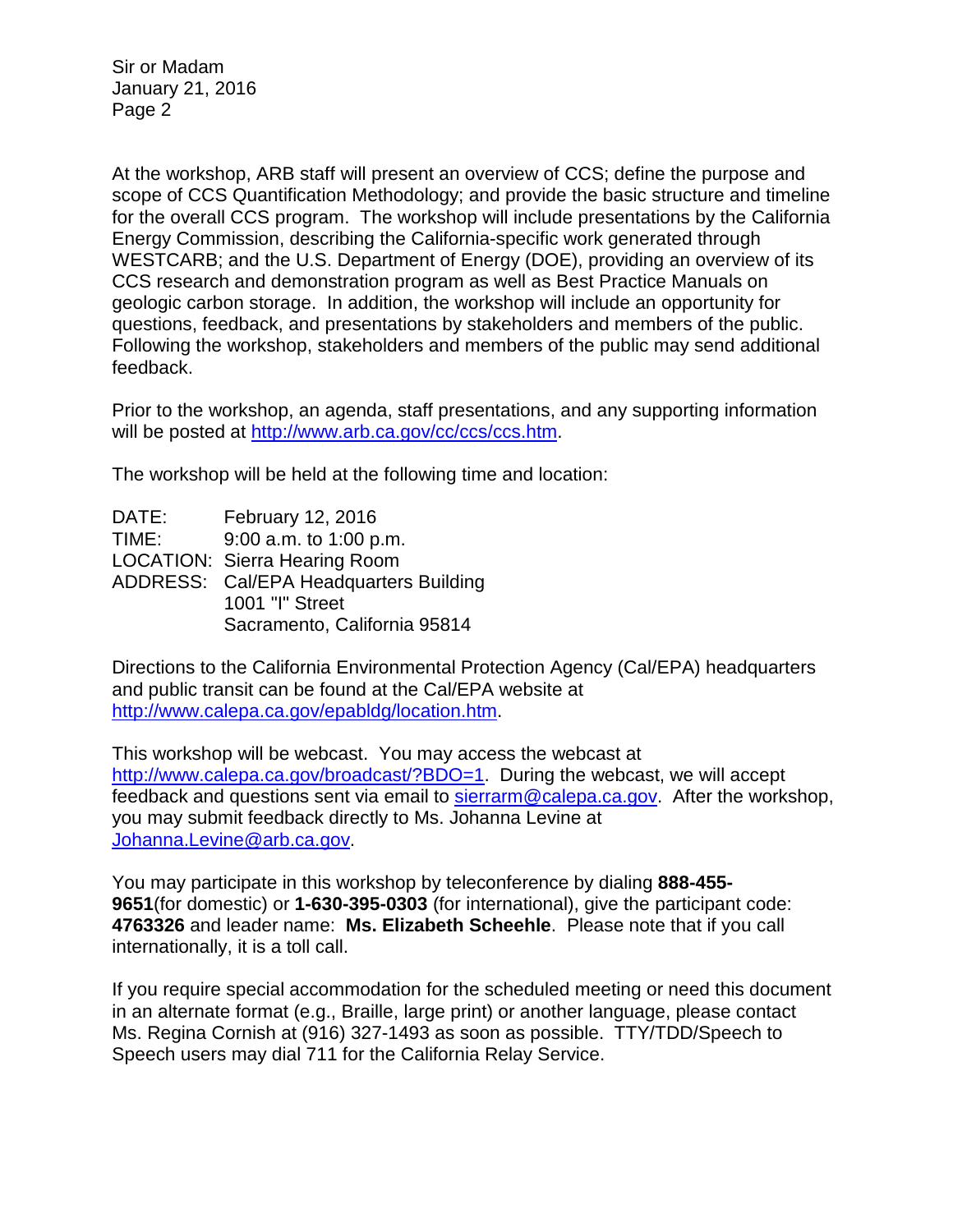Sir or Madam January 21, 2016 Page 3

We welcome and encourage your participation in this effort. If you have questions about the workshop, please contact me at (916) 322-6312 or via email at [Elizabeth.Scheehle@arb.ca.gov,](mailto:Elizabeth.Scheehle@arb.ca.gov) or Ms. Johanna Levine, Staff Air Pollution Specialist, Emerging Technology Section at (916) 322-3499 or via email at [Johanna.Levine@arb.ca.gov.](mailto:Johanna.Levine@arb.ca.gov)

Sincerely,

Elizabet Schefel

Elizabeth Scheehle, Chief Oil and Gas and Greenhouse Gas Mitigation Branch Industrial Strategies Division

**Enclosure** 

cc: Johanna Levine Staff Air Pollution Specialist Emerging Technology Section